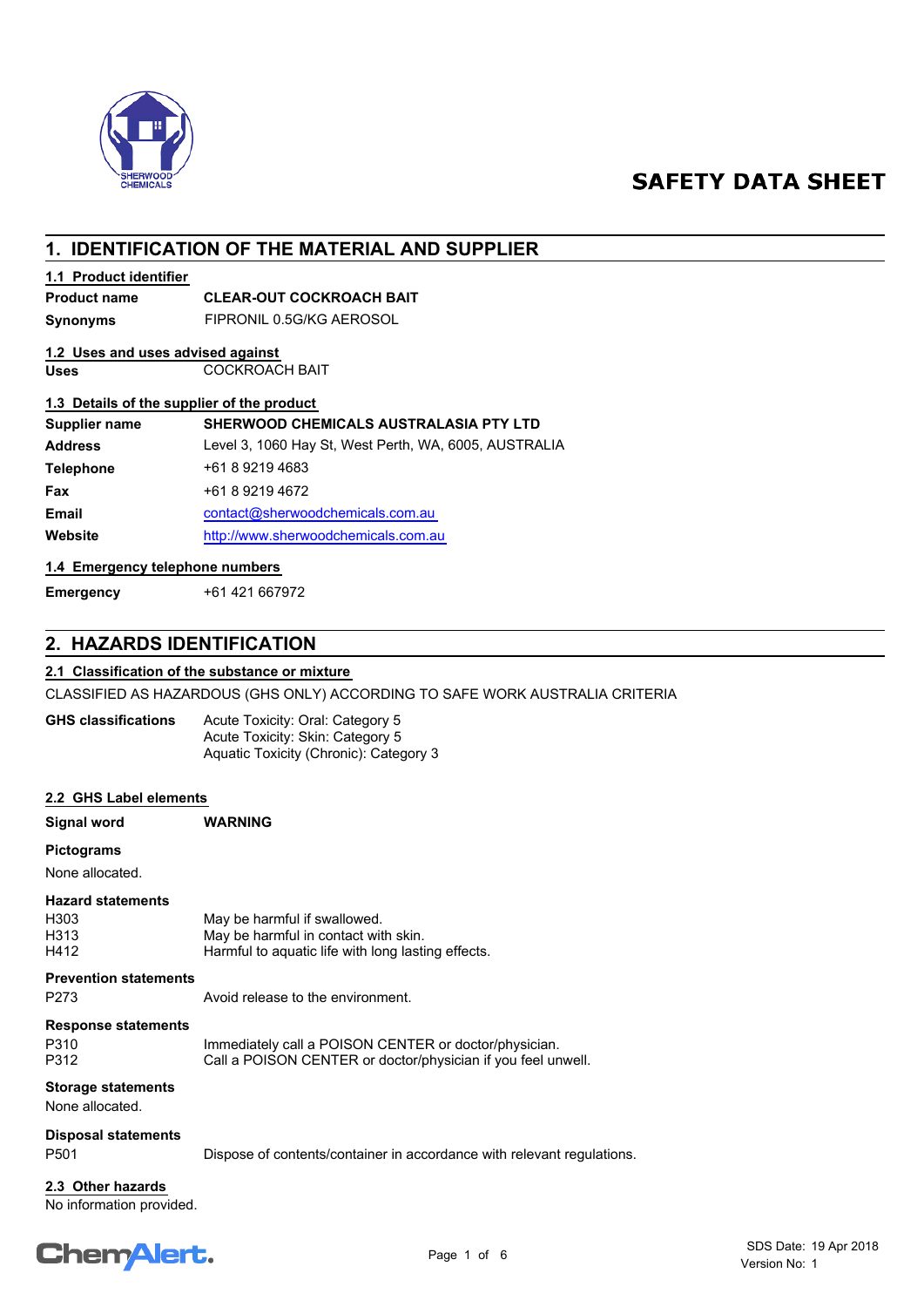# **3. COMPOSITION/ INFORMATION ON INGREDIENTS**

## **3.1 Substances / Mixtures**

| Ingredient                | <b>CAS Number</b> | <b>EC Number</b> | Content   |
|---------------------------|-------------------|------------------|-----------|
| <b>FIPRONIL</b>           | 120068-37-3       | 601-663-4        | 0.05%     |
| NON HAZARDOUS INGREDIENTS | Not Available     | Not Available    | Remainder |

# **4. FIRST AID MEASURES**

#### **4.1 Description of first aid measures**

| Eye                         | If in eyes, hold eyelids apart and flush continuously with running water. Continue flushing until advised to<br>stop by a Poisons Information Centre, a doctor, or for at least 15 minutes.                 |  |  |
|-----------------------------|-------------------------------------------------------------------------------------------------------------------------------------------------------------------------------------------------------------|--|--|
| <b>Inhalation</b>           | If inhaled, remove from contaminated area. Apply artificial respiration if not breathing.                                                                                                                   |  |  |
| <b>Skin</b>                 | If skin or hair contact occurs, remove contaminated clothing and flush skin and hair with running water.<br>Continue flushing with water until advised to stop by a Poisons Information Centre or a doctor. |  |  |
| <b>Ingestion</b>            | For advice, contact a Poisons Information Centre on 13 11 26 (Australia Wide) or a doctor (at once).                                                                                                        |  |  |
| <b>First aid facilities</b> | None allocated.                                                                                                                                                                                             |  |  |

#### **4.2 Most important symptoms and effects, both acute and delayed**

See Section 11 for more detailed information on health effects and symptoms.

#### **4.3 Immediate medical attention and special treatment needed**

Treat symptomatically.

# **5. FIRE FIGHTING MEASURES**

## **5.1 Extinguishing media**

Use an extinguishing agent suitable for the surrounding fire.

## **5.2 Special hazards arising from the substance or mixture**

Non flammable. May evolve toxic gases (carbon/ nitrogen/ sulphur oxides, hydrogen chloride, hydrogen fluoride) when heated to decomposition.

## **5.3 Advice for firefighters**

Treat as per requirements for surrounding fires. Evacuate area and contact emergency services. Remain upwind and notify those downwind of hazard. Wear full protective equipment including Self Contained Breathing Apparatus (SCBA) when combating fire. Use waterfog to cool intact containers and nearby storage areas.

# **5.4 Hazchem code**

None allocated.

# **6. ACCIDENTAL RELEASE MEASURES**

## **6.1 Personal precautions, protective equipment and emergency procedures**

Wear Personal Protective Equipment (PPE) as detailed in section 8 of the SDS. Clear area of all unprotected personnel. Ventilate area where possible. Contact emergency services where appropriate.

#### **6.2 Environmental precautions**

Prevent product from entering drains and waterways.

#### **6.3 Methods of cleaning up**

Contain spillage, then cover / absorb spill with non-combustible absorbent material (vermiculite, sand, or similar), collect and place in suitable containers for disposal.

## **6.4 Reference to other sections**

See Sections 8 and 13 for exposure controls and disposal.

# **7. HANDLING AND STORAGE**

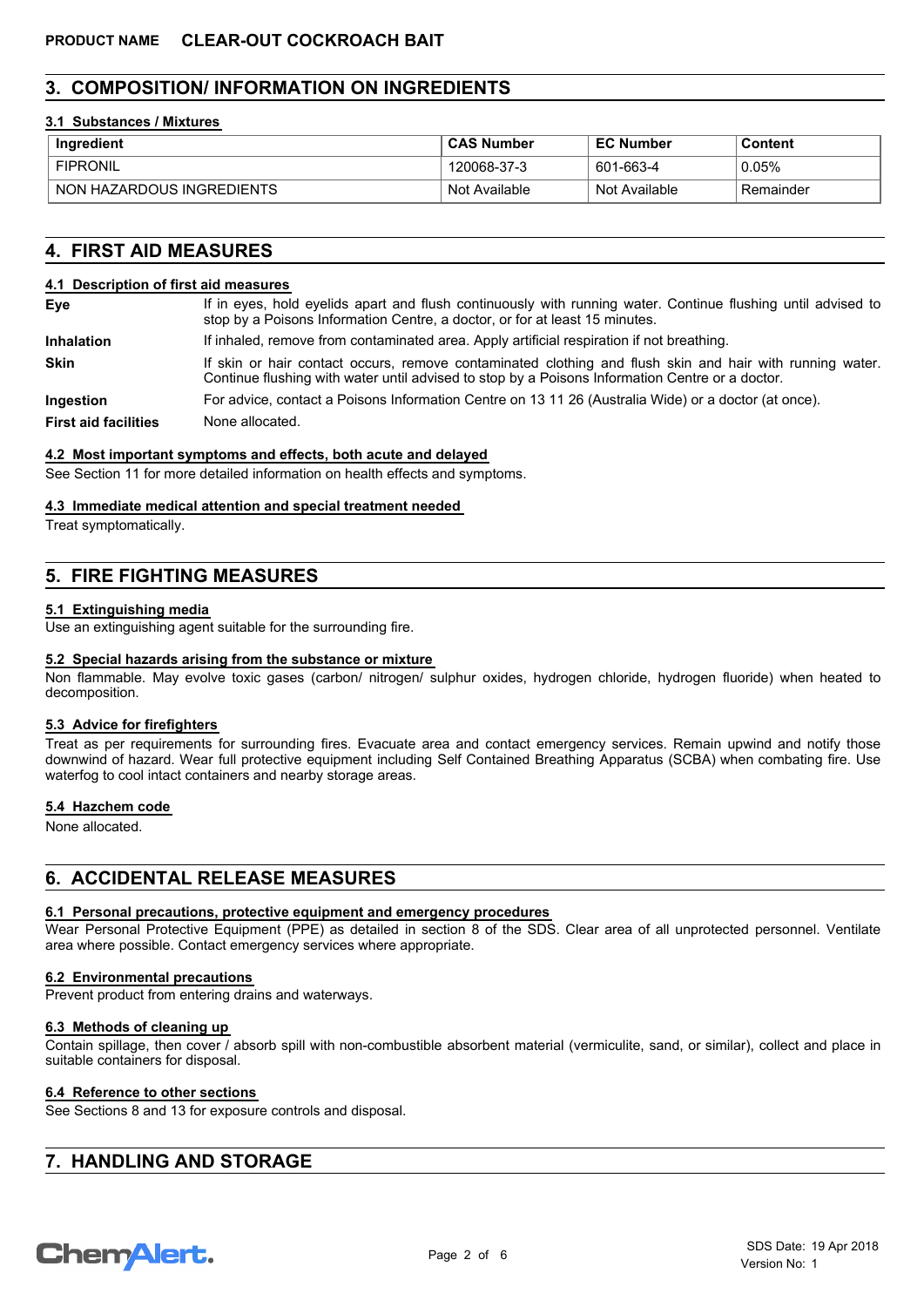# **PRODUCT NAME CLEAR-OUT COCKROACH BAIT**

# **7.1 Precautions for safe handling**

Before use carefully read the product label. Use of safe work practices are recommended to avoid eye or skin contact and inhalation. Observe good personal hygiene, including washing hands before eating. Prohibit eating, drinking and smoking in contaminated areas.

#### **7.2 Conditions for safe storage, including any incompatibilities**

Store in a cool, dry, well ventilated area, removed from incompatible substances, seeds, fertilizer, heat or ignition sources and foodstuffs. Ensure containers are adequately labelled, protected from physical damage and sealed when not in use. Large storage areas should have appropriate ventilation systems. Store below 30°C.

## **7.3 Specific end uses**

No information provided.

# **8. EXPOSURE CONTROLS / PERSONAL PROTECTION**

## **8.1 Control parameters**

#### **Exposure standards**

No exposure standards have been entered for this product.

#### **Biological limits**

No biological limit values have been entered for this product.

## **8.2 Exposure controls**

**Engineering controls** Avoid inhalation. Use in well ventilated areas.

#### **PPE**

**Eye / Face** Wear splash-proof goggles. **Hands** Wear PVC or rubber gloves. If spraying, wear full-length PVC or full-length rubber gloves. **Body** Wear coveralls. **Respiratory** Where an inhalation risk exists, wear a Type A (Organic vapour) respirator. At high vapour levels, wear Self Contained Breathing Apparatus (SCBA) or an Air-line respirator. If spraying, wear Full-face Type A-Class P3 (Organic gases/vapours and Particulate) respirator.



# **9. PHYSICAL AND CHEMICAL PROPERTIES**

## **9.1 Information on basic physical and chemical properties**

| Appearance                      | YELLOW BROWN GEL                   |
|---------------------------------|------------------------------------|
| Odour                           | <b>ODOURLESS</b>                   |
| <b>Flammability</b>             | <b>NON FLAMMABLE</b>               |
| <b>Flash point</b>              | <b>NOT RELEVANT</b>                |
| <b>Boiling point</b>            | <b>NOT AVAILABLE</b>               |
| <b>Melting point</b>            | <b>NOT AVAILABLE</b>               |
| <b>Evaporation rate</b>         | <b>NOT AVAILABLE</b>               |
| рH                              | 5.8 to 5.9 (1% solution)           |
| <b>Vapour density</b>           | <b>NOT AVAILABLE</b>               |
| <b>Specific gravity</b>         | 1.27                               |
| <b>Solubility (water)</b>       | <b>INSOLUBLE</b>                   |
| Vapour pressure                 | 23 hPa @ 200°C (solvent component) |
| <b>Upper explosion limit</b>    | <b>NOT RELEVANT</b>                |
| Lower explosion limit           | <b>NOT RELEVANT</b>                |
| <b>Partition coefficient</b>    | <b>NOT AVAILABLE</b>               |
| <b>Autoignition temperature</b> | <b>NOT AVAILABLE</b>               |
| Decomposition temperature       | <b>NOT AVAILABLE</b>               |
| <b>Viscosity</b>                | <b>NOT AVAILABLE</b>               |
| <b>Explosive properties</b>     | <b>NOT AVAILABLE</b>               |
| <b>Oxidising properties</b>     | <b>NOT AVAILABLE</b>               |
| <b>Odour threshold</b>          | <b>NOT AVAILABLE</b>               |

# **ChemAlert.**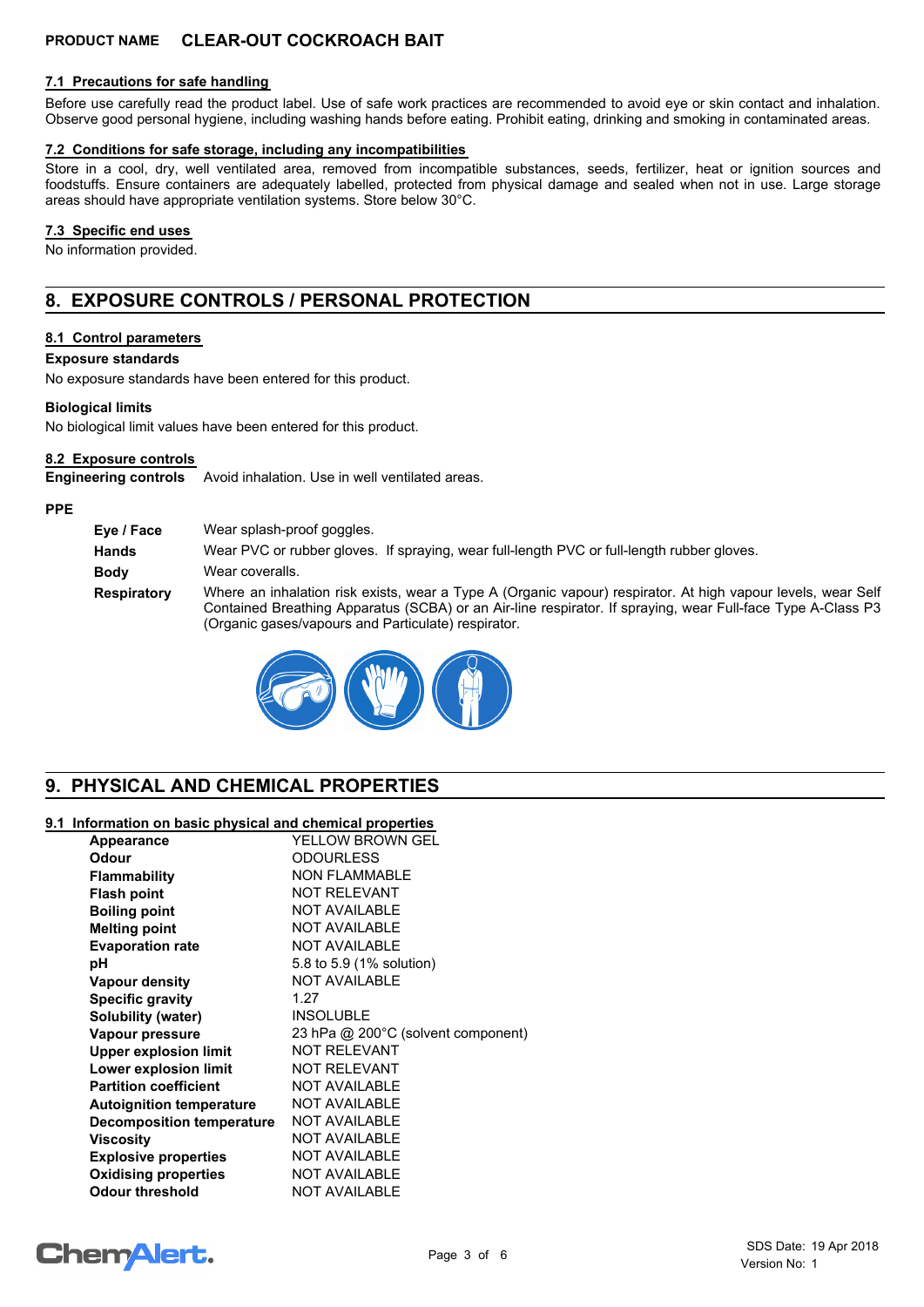# **10. STABILITY AND REACTIVITY**

## **10.1 Reactivity**

Carefully review all information provided in sections 10.2 to 10.6.

#### **10.2 Chemical stability**

Stable under recommended conditions of storage.

## **10.3 Possibility of hazardous reactions**

Polymerization will not occur.

#### **10.4 Conditions to avoid**

Avoid heat, sparks, open flames and other ignition sources.

## **10.5 Incompatible materials**

Incompatible with oxidising agents (e.g. hypochlorites) and acids (e.g. nitric acid).

### **10.6 Hazardous decomposition products**

May evolve carbon oxides and hydrocarbons when heated to decomposition.

# **11. TOXICOLOGICAL INFORMATION**

## **11.1 Information on toxicological effects**

| <b>Acute toxicity</b>              | May be harmful if swallowed or in contact with skin. Fatal if inhaled. May be harmful if swallowed or in contact<br>with skin. The following toxicity data applies to the product ULTRAFORCE COCKROACH BAIT: Oral LD50<br>(rat) is $>$ 4400 mg.kg, Dermal LD50 (rat) is $>$ 5000 mg/kg, Inhalation LC50 (rat) is $>$ 0.36 mg/L/4 hours. |  |  |
|------------------------------------|-----------------------------------------------------------------------------------------------------------------------------------------------------------------------------------------------------------------------------------------------------------------------------------------------------------------------------------------|--|--|
| <b>Skin</b>                        | Contact may result in irritation, redness, rash and dermatitis.                                                                                                                                                                                                                                                                         |  |  |
| Eye                                | Contact may result in irritation, lacrimation, pain and redness.                                                                                                                                                                                                                                                                        |  |  |
| Sensitisation                      | Not classified as causing skin or respiratory sensitisation.                                                                                                                                                                                                                                                                            |  |  |
| <b>Mutagenicity</b>                | Not classified as a mutagen.                                                                                                                                                                                                                                                                                                            |  |  |
| Carcinogenicity                    | Not classified as a carcinogen.                                                                                                                                                                                                                                                                                                         |  |  |
| Reproductive                       | Not classified as a reproductive toxin.                                                                                                                                                                                                                                                                                                 |  |  |
| <b>STOT - single</b><br>exposure   | Not classified as causing organ damage from single exposure.                                                                                                                                                                                                                                                                            |  |  |
| <b>STOT - repeated</b><br>exposure | Not classified as causing organ damage from repeated exposure.                                                                                                                                                                                                                                                                          |  |  |
| Aspiration                         | This product does not present an aspiration hazard.                                                                                                                                                                                                                                                                                     |  |  |

# **12. ECOLOGICAL INFORMATION**

#### **12.1 Toxicity**

Harmful to aquatic life with long lasting effects. The manufacturer reports the following toxicity data; LC50 (96 h) 0.25 mg/l, Oncorhynchus mykiss; LC50 (96 h) 0.0852 mg/l, Lepomis macrochirus; LC50 (96 h) 0.43 mg/l, Cyprinus carpio.

#### **12.2 Persistence and degradability**

This product is not readily biodegradable.

#### **12.3 Bioaccumulative potential**

No information provided.

#### **12.4 Mobility in soil**

No information provided.

## **12.5 Other adverse effects**

No information provided.

# **13. DISPOSAL CONSIDERATIONS**

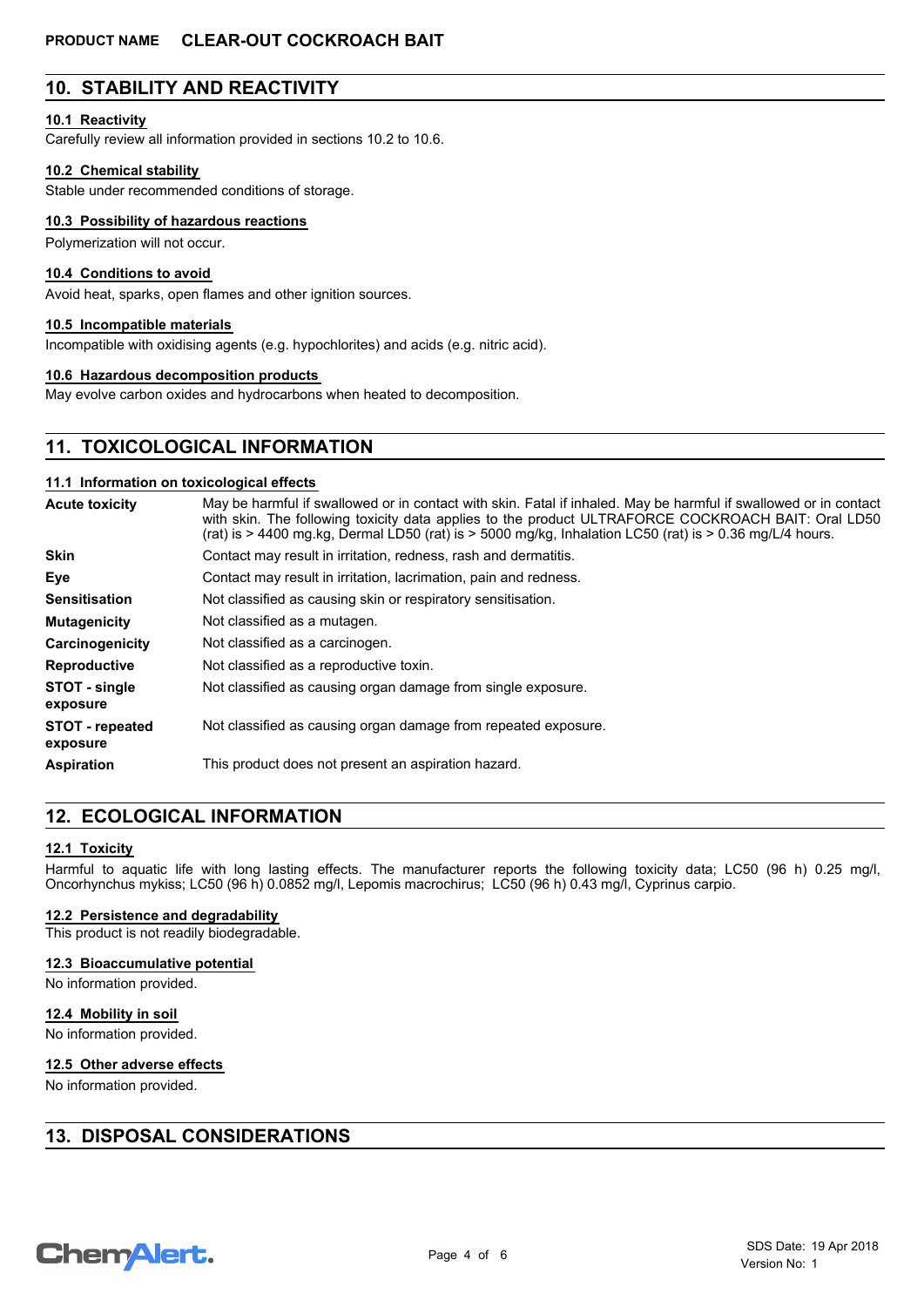# **PRODUCT NAME CLEAR-OUT COCKROACH BAIT**

## **13.1 Waste treatment methods**

For small amounts, absorb with sand, vermiculite or similar and dispose of to an approved landfill site. Contact the manufacturer/supplier for additional information if disposing of large quantities (if required). Triple rinse (or preferably pressure rinse) containers before disposal. Add rinsings to the spray tank. **Waste disposal**

Legislation **Dispose of in accordance with relevant local legislation.** 

# **14. TRANSPORT INFORMATION**

# **NOT CLASSIFIED AS A DANGEROUS GOOD BY THE CRITERIA OF THE ADG CODE, IMDG OR IATA**

|                                     | <b>LAND TRANSPORT (ADG)</b> | <b>SEA TRANSPORT (IMDG / IMO)</b> | AIR TRANSPORT (IATA / ICAO) |
|-------------------------------------|-----------------------------|-----------------------------------|-----------------------------|
| 14.1 UN Number                      | None allocated.             | None allocated.                   | None allocated.             |
| 14.2 Proper<br><b>Shipping Name</b> | None allocated.             | None allocated.                   | None allocated.             |
| 14.3 Transport<br>hazard class      | None allocated.             | None allocated.                   | None allocated.             |
| 14.4 Packing Group                  | None allocated.             | None allocated.                   | None allocated.             |

#### **14.5 Environmental hazards**

No information provided.

#### **14.6 Special precautions for user**

**Hazchem code** None allocated.

# **15. REGULATORY INFORMATION**

# **15.1 Safety, health and environmental regulations/legislation specific for the substance or mixture**

|                        |                                                                                                                               | 15.1 Salety, health and environmental requiations/legislation specific for the substance of inixture                                                               |  |  |
|------------------------|-------------------------------------------------------------------------------------------------------------------------------|--------------------------------------------------------------------------------------------------------------------------------------------------------------------|--|--|
| <b>Poison schedule</b> |                                                                                                                               | A poison schedule number has not been allocated to this product using the criteria in the Standard for the<br>Uniform Scheduling of Medicines and Poisons (SUSMP). |  |  |
| <b>Classifications</b> | Safework Australia criteria is based on the Globally Harmonised System (GHS) of Classification and<br>Labelling of Chemicals. |                                                                                                                                                                    |  |  |
|                        |                                                                                                                               | The classifications and phrases listed below are based on the Approved Criteria for Classifying Hazardous<br>Substances [NOHSC: 1008(2004)].                       |  |  |
| <b>Hazard codes</b>    | N                                                                                                                             | Dangerous for the environment                                                                                                                                      |  |  |
| <b>Risk phrases</b>    | R52/53                                                                                                                        | Harmful to aquatic organisms, may cause long-term adverse effects in the aquatic<br>environment.                                                                   |  |  |
| <b>Safety phrases</b>  | S61                                                                                                                           | Avoid release to the environment. Refer to special instructions/safety data sheets.                                                                                |  |  |
|                        |                                                                                                                               |                                                                                                                                                                    |  |  |

#### **AUSTRALIA: AICS (Australian Inventory of Chemical Substances)** All components are listed on AICS, or are exempt. **Inventory listings**

# **16. OTHER INFORMATION**

RESPIRATORS: In general the use of respirators should be limited and engineering controls employed to avoid exposure. If respiratory equipment must be worn ensure correct respirator selection and training is undertaken. Remember that some respirators may be extremely uncomfortable when used for long periods. The use of air powered or air supplied respirators should be considered where prolonged or repeated use is necessary. **Additional information**

PERSONAL PROTECTIVE EQUIPMENT GUIDELINES:

The recommendation for protective equipment contained within this report is provided as a guide only. Factors such as form of product, method of application, working environment, quantity used, product concentration and the availability of engineering controls should be considered before final selection of personal protective equipment is made.

# **ChemAlert.**